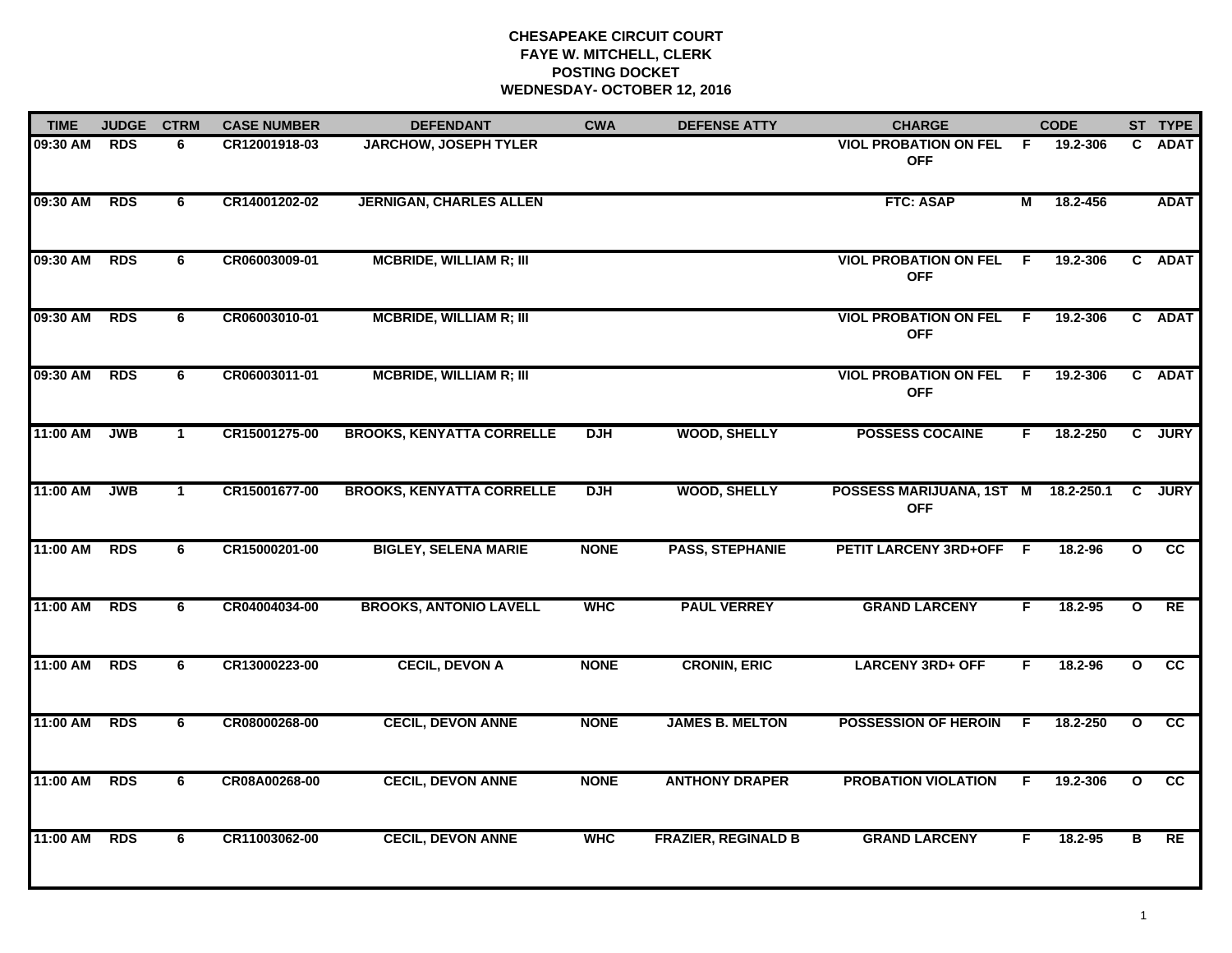## **CHESAPEAKE CIRCUIT COURT FAYE W. MITCHELL, CLERK POSTING DOCKETWEDNESDAY- OCTOBER 12, 2016**

| <b>TIME</b>   | <b>JUDGE</b> | <b>CTRM</b> | <b>CASE NUMBER</b> | <b>DEFENDANT</b>                  | <b>CWA</b>  | <b>DEFENSE ATTY</b>        | <b>CHARGE</b>                                     |                | <b>CODE</b> |              | ST TYPE         |
|---------------|--------------|-------------|--------------------|-----------------------------------|-------------|----------------------------|---------------------------------------------------|----------------|-------------|--------------|-----------------|
| 11:00 AM      | <b>RDS</b>   | 6           | CR11003062-02      | <b>CECIL, DEVON ANNE</b>          | <b>NONE</b> | <b>JANKELL, PETER</b>      | <b>VIOL PROBATION ON FEL</b><br><b>OFF</b>        | - F            | 19.2-306    | O            | CC.             |
| $11:00$ AM    | <b>RDS</b>   | 6           | CR14000795-00      | <b>DRAKE, MICHAEL FRANCIS</b>     | <b>NONE</b> | <b>ROOTS, SONYA WEAVER</b> | <b>PWID MARIJUANA</b>                             | F.             | 18.2-248.1  | в            | $\overline{cc}$ |
| 11:00 AM      | <b>RDS</b>   | 6           | CR14000795-01      | <b>DRAKE, MICHAEL FRANCIS</b>     | <b>NONE</b> | <b>BUYRN, RICHARD</b>      | <b>VIOL PROBATION ON FEL</b><br><b>OFF</b>        | -F             | 19.2-306    | $\mathbf{o}$ | cc              |
| 11:00 AM      | <b>RDS</b>   | 6           | CR15001647-01      | <b>PARSONS, DONALD LEE; JR</b>    | <b>WHC</b>  | <b>MUSSONI, ERIK</b>       | <b>GRAND LARCENY - FIREARM F</b>                  |                | 18.2-95     | в            | <b>RE</b>       |
| 11:00 AM      | <b>RDS</b>   | 6           | CR03001625-00      | <b>TRENT, FELICIA</b>             | <b>NONE</b> | <b>SHARON B. MASON</b>     | <b>SUSPENDED OPERATORS</b><br><b>LICENSE</b>      | $\blacksquare$ | A.46.2-301  | B            | cc              |
| 11:00 AM      | <b>RDS</b>   | 6           | CR13000203-00      | <b>TRENT, FELICIA</b>             | <b>NONE</b> | <b>JONES, M COLSTON</b>    | <b>OBTAIN CREDIT CARD</b><br><b>NO.LARCENY</b>    | F.             | 18.2-192    | в            | $\overline{cc}$ |
| 11:00 AM      | <b>RDS</b>   | 6           | CR05001924-00      | <b>WILLIAMS, DANLADI KUTANA</b>   | <b>NONE</b> | <b>AMINA MATHNEY</b>       | <b>FELONY FAILURE TO</b><br><b>APPEAR</b>         | F.             | 19.2-128    | $\mathbf{o}$ | cc              |
| 11:00 AM      | <b>RDS</b>   | 6           | CR05002005-00      | <b>WILLIAMS, DANLADI KUTANA</b>   | <b>NONE</b> | <b>AMINA MATHENY</b>       | <b>TRESPASSING</b>                                | М              | 18.2-119    | $\mathbf{o}$ | cc              |
| 11:00 AM      | <b>RDS</b>   | 6           | CR10002306-00      | <b>WILLIAMS, DANLADI KUTANA</b>   | <b>NONE</b> | Taylor, Matthew T.; Sr.    | <b>POSSESSION OF HEROIN</b>                       | -F             | 18.2-250    | в            | <b>CC</b>       |
| 11:00 AM      | <b>RDS</b>   | 6           | CR10002306-01      | <b>WILLIAMS, DANLADI WILLIAMS</b> | <b>NONE</b> | <b>MORRIS, DIALLO</b>      | <b>VIOL PROBATION ON FEL</b><br><b>OFF</b>        | F.             | 19.2-306    | $\mathbf{o}$ | cc              |
| 11:30 AM MATA |              | 5           | CR16000029-08      | <b>CARCANA, MIGUEL ANGEL</b>      | <b>SNS</b>  | <b>WOODS, MICHAEL J</b>    | SODOMY:VIC<13Y/SUSP>14Y F<br><b>INDICT</b>        |                | 18.2-67.1   | C            | МОТ             |
| 11:30 AM      | <b>MATA</b>  | 5           | CR16000029-09      | <b>CARCANA, MIGUEL ANGEL</b>      | <b>SNS</b>  | <b>WOODS, MICHAEL J</b>    | SODOMY:VIC<13Y/SUSP>14Y F<br><b>INDICT</b>        |                | 18.2-67.1   | C            | <b>MOT</b>      |
| 11:30 AM      | <b>MATA</b>  | 5           | CR16000029-10      | <b>CARCANA, MIGUEL ANGEL</b>      | <b>SNS</b>  | <b>WOODS, MICHAEL J</b>    | <b>INDECENT ACT W/CHILD BY F</b><br><b>PARENT</b> |                | 18.2-370.1  | <b>C</b>     | <b>MOT</b>      |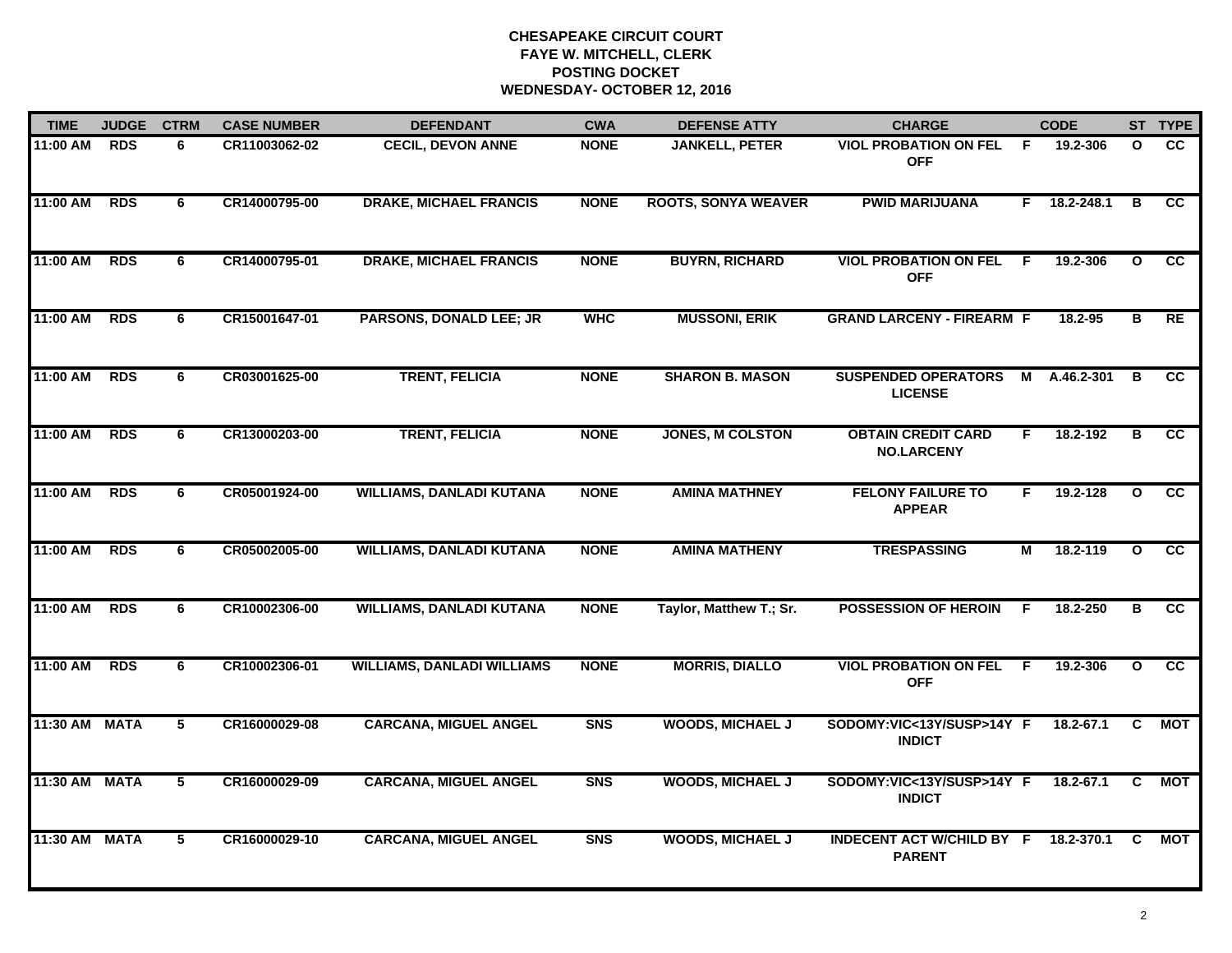# **CHESAPEAKE CIRCUIT COURT FAYE W. MITCHELL, CLERK POSTING DOCKET WEDNESDAY- OCTOBER 12, 2016**

| <b>TIME</b> | <b>JUDGE</b> | <b>CTRM</b> | <b>CASE NUMBER</b> | <b>DEFENDANT</b>             | <b>CWA</b> | <b>DEFENSE ATTY</b>     | <b>CHARGE</b>                              | <b>CODE</b> | <b>ST</b> | <b>TYPE</b> |
|-------------|--------------|-------------|--------------------|------------------------------|------------|-------------------------|--------------------------------------------|-------------|-----------|-------------|
| 11:30 AM    | <b>MATA</b>  | 5.          | CR16000029-11      | <b>CARCANA, MIGUEL ANGEL</b> | <b>SNS</b> | <b>WOODS, MICHAEL J</b> | AGG SEX BATTERY: VICTIM F<br>$<$ 13 YR     | 18.2-67.3   | C.        | <b>MOT</b>  |
| 11:30 AM    | <b>MATA</b>  | 5.          | CR16000029-12      | <b>CARCANA, MIGUEL ANGEL</b> | <b>SNS</b> | <b>WOODS, MICHAEL J</b> | AGG SEX BATTERY: VICTIM F<br>$<$ 13 YR     | 18.2-67.3   | C.        | МОТ         |
| 11:30 AM    | <b>MATA</b>  | 5.          | CR16000029-13      | <b>CARCANA, MIGUEL ANGEL</b> | <b>SNS</b> | <b>WOODS, MICHAEL J</b> | AGG SEX BATTERY: VICTIM F<br>$<$ 13 YR     | 18.2-67.3   | C.        | МОТ         |
| 11:30 AM    | <b>MATA</b>  | 5.          | CR16000029-14      | <b>CARCANA, MIGUEL ANGEL</b> | <b>SNS</b> | <b>WOODS, MICHAEL J</b> | AGG SEX BATTERY: VICTIM F<br>$<$ 13 YR     | 18.2-67.3   | C.        | МОТ         |
| 11:30 AM    | <b>MATA</b>  | 5.          | CR16001034-01      | <b>CARCANA, MIGUEL ANGEL</b> | <b>SNS</b> | <b>WOODS, MICHAEL J</b> | SX-OBJ:VIC<13Y/SUSP>14Y F<br><b>INDICT</b> | 18.2-67.2   | C.        | МОТ         |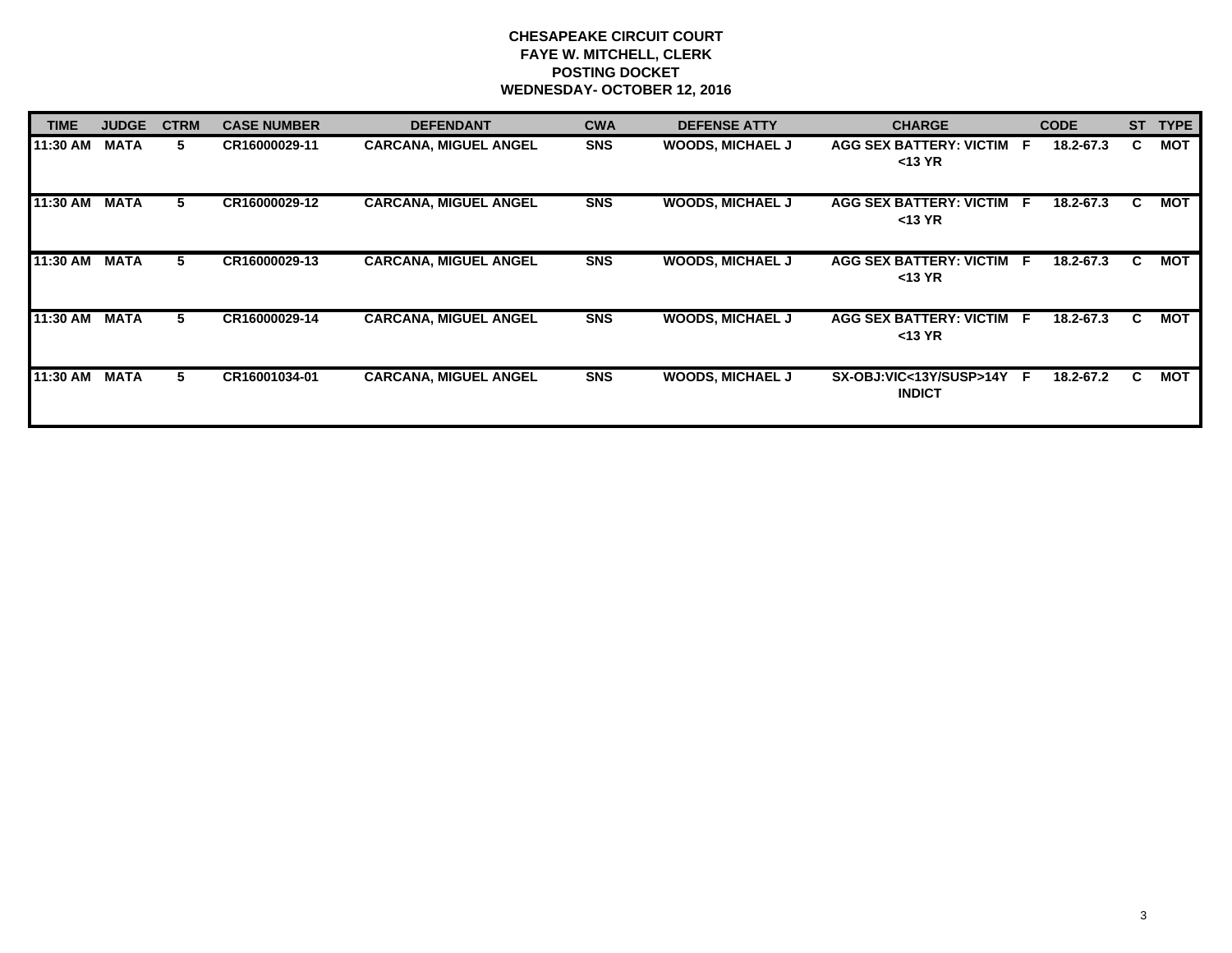#### CHESAPEAKE CIRCUIT COURTCIVIL MOTIONS DOCKET WEDNESDAY, OCTOBER 12, 2016

| <b>Hearing Time Judge Courtroom</b> |             |              | Case #        | <b>Plaintiff</b>                        | <b>Defendant</b>                            | <b>Plaintiff Attorney</b>               | <b>Defendant Attorney Hearing Type</b> |                        | <b>Duration</b> |
|-------------------------------------|-------------|--------------|---------------|-----------------------------------------|---------------------------------------------|-----------------------------------------|----------------------------------------|------------------------|-----------------|
| 09:00 AM                            | <b>JWB</b>  |              | CL16000326-00 | *ALDRIDGE, MARVIN                       | *CURRIN ELECTRIC LLC                        | <b>LARSEN, GREGORY S</b>                | <b>CHRISTOPHER,</b><br><b>BLAKER</b>   | <b>MOT</b>             | 30M 0 H 0 D     |
| 09:00 AM                            | <b>JWB</b>  | 1            | CL16000326-00 | *ALDRIDGE, MARVIN                       | <i><b>*CURRIN ELECTRIC LLC</b></i>          | <b>LARSEN, GREGORY S</b>                | <b>CHRISTOPHER,</b><br><b>BLAKER</b>   | <b>COMP</b>            | 15M 0 H 0 D     |
| 09:00 AM                            | <b>JWB</b>  | $\mathbf 1$  |               | CL16001254-00 RECANO, ISAAC GALLARDO    | <b>GALLARDO, MARIA</b><br><b>CHRISTINA</b>  | <b>SHILLING, ANDREW T</b>               | <b>PROSE</b>                           | PL                     | OM1H0D          |
| 09:00 AM                            | <b>FBL</b>  | 3            | CL16001047-00 | <b>NATIONAL COLLEGIATE</b>              | <b>ZEBROWSKI, SHAWN</b>                     | PETTIFORD, KRISTAN M                    |                                        | $\overline{D}$         | 15M 0 H 0 D     |
| 09:00 AM                            | <b>FBL</b>  | 3            |               | CL16001278-00 UNITED RESTORATION INC    | *HAMPTON, REBECCA                           | <b>CARNES, SCOTT</b>                    | <b>PROSE</b>                           | $\overline{\text{sc}}$ | 15M 0 H 0 D     |
| 09:00 AM                            | <b>FBL</b>  | $\mathbf{3}$ | CL16002128-00 | <b>RIDDICK, MARY E</b>                  | *RIDDICK, MICHAEL<br><b>ANTHONY</b>         | <b>MALBON-GRIFFIN,</b><br><b>JOYVAN</b> |                                        | <b>APTG</b>            | 30M 0 H 0 D     |
| 09:00 AM                            | <b>FBL</b>  | $\mathbf{3}$ | CL16002350-00 | <b>PARSON, ANGELA B</b>                 | *PARSON, JEREMY LOWELL SLAVEN, RONALD D; JR |                                         | <b>PROSE</b>                           | <b>MOT</b>             | OM1H0D          |
| 09:00 AM                            | <b>TSW</b>  | 4            | CL12002692-00 | <b>JUNCO, JULIO ANTONIO</b>             | <b>SUAREZ, PRINCESS LOVE</b>                | <b>JEFFRIES, ROBERT</b>                 | <b>MAURER, PATRICK</b>                 | <b>SANC</b>            | 30M 0 H 0 D     |
| 09:00 AM                            | <b>TSW</b>  | 4            | CL12002692-00 | <b>JUNCO, JULIO ANTONIO</b>             | <b>SUAREZ, PRINCESS LOVE</b>                | <b>JEFFRIES, ROBERT</b>                 | <b>MAURER, PATRICK</b>                 | <b>MOT</b>             | 15M 0 H 0 D     |
| 09:00 AM                            | <b>TSW</b>  | 4            | CL12002692-00 | <b>JUNCO, JULIO ANTONIO</b>             | <b>SUAREZ, PRINCESS LOVE</b>                | <b>JEFFRIES, ROBERT</b>                 | <b>MAURER, PATRICK</b>                 | <b>WC</b>              | 15M 0 H 0 D     |
| 09:00 AM                            | <b>TSW</b>  | 4            | CL15000443-00 | <b>CARROLL, MICHELLE T</b>              | <b>CARROLL, ROBERT W; II</b>                | <b>SIMPSON, CHAD L</b>                  | <b>MCCAULEY, ERIK</b><br>W             | <b>MOPT</b>            | 30M 0 H 0 D     |
| 09:00 AM                            | <b>TSW</b>  | 4            | CL15001028-00 | <b>BROWN, ROY R; SR</b>                 | *SMITH, GRACE                               | <b>CARNES, THOMAS S</b>                 | <b>PROSE</b>                           | <b>AMEN</b>            | 30M 0 H 0 D     |
| 09:00 AM                            | <b>MATA</b> | 5            | $CJ15-8$      | IN RE JUVENILE APPEAL                   | IN RE JUVENILE APPEAL                       |                                         | <b>REVELEY, HK</b>                     | <b>MOT</b>             | 30M 0 H 0 D     |
| 09:00 AM                            | <b>MATA</b> | 5            | CL16002267-00 | <b>SENTARA NURSING</b><br><b>CENTER</b> | *WEBBER, JESSE                              | <b>BRADSHAW, MEGAN</b>                  |                                        | <b>APTG</b>            | 30M 0 H 0 D     |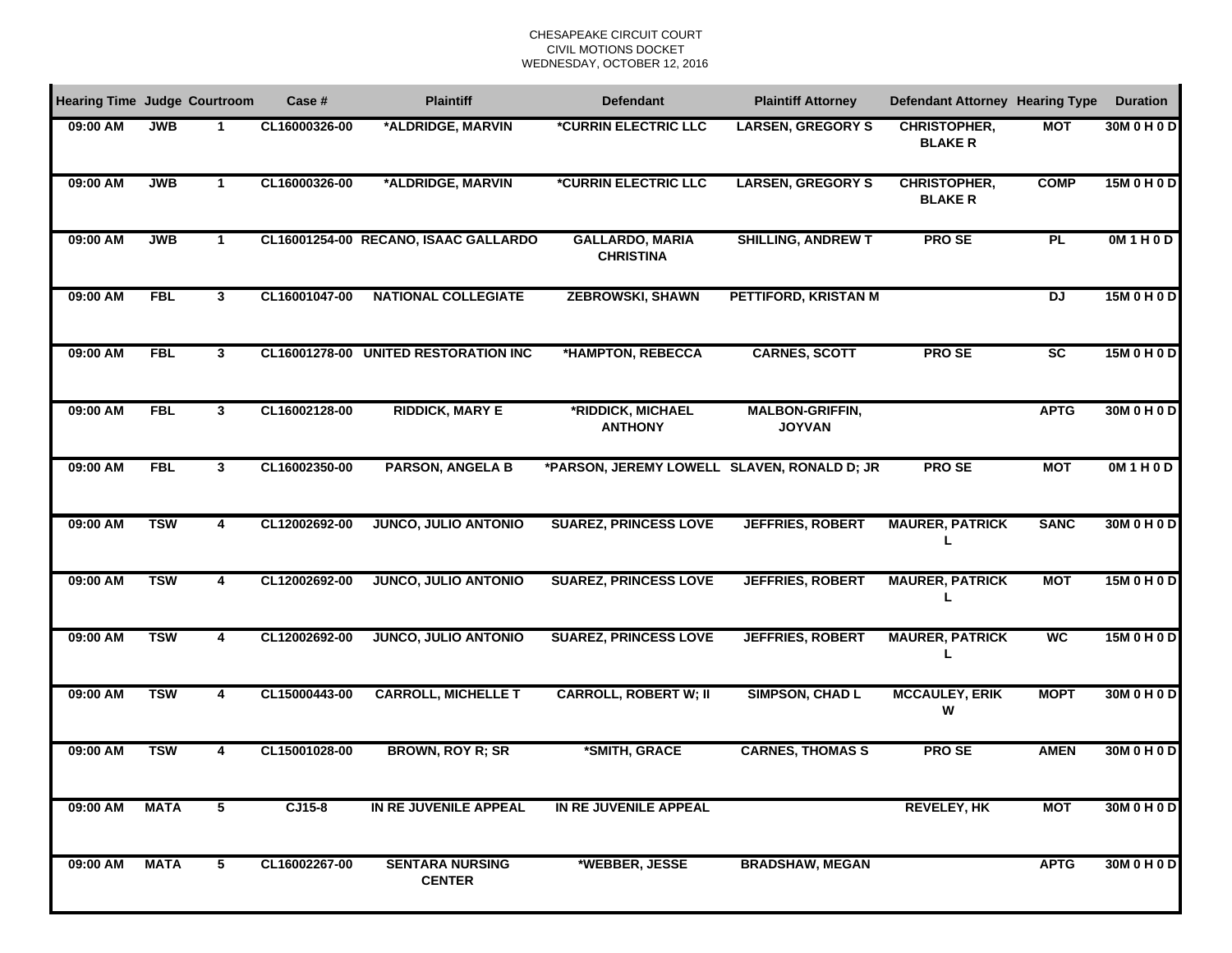#### CHESAPEAKE CIRCUIT COURTCIVIL MOTIONS DOCKET WEDNESDAY, OCTOBER 12, 2016

| <b>Hearing Time Judge Courtroom</b> |             |   | Case #        | <b>Plaintiff</b>                     | <b>Defendant</b>            | <b>Plaintiff Attorney</b>    | <b>Defendant Attorney Hearing Type</b> |             | <b>Duration</b> |
|-------------------------------------|-------------|---|---------------|--------------------------------------|-----------------------------|------------------------------|----------------------------------------|-------------|-----------------|
| 09:00 AM                            | <b>MATA</b> | 5 | CL16002448-00 | <b>GRAY, MELVIN A</b>                | <b>GRAY, SUSAN J</b>        | <b>DICKEY, JONAH S</b>       | <b>PROSE</b>                           | <b>PL</b>   | M H D           |
| 09:00 AM                            | <b>RDS</b>  | 6 | CL09002381-00 | <b>RAAB, THOMAS</b>                  | RAAB, BARBARA               | <b>JOHNSON, CHARLES A</b>    | <b>EVANS-BEDOIS,</b><br><b>ERIN</b>    | <b>MOPT</b> | MHD             |
| 09:00 AM                            | <b>RDS</b>  | 6 | CL09002381-01 | <b>RAAB, THOMAS</b>                  | RAAB, BARBARA               | <b>JOHNSON, CHARLES A</b>    |                                        | <b>MOT</b>  | M H D           |
| 09:00 AM                            | <b>RDS</b>  | 6 |               | CL15000497-00 SIEGAL, SHANDON HAYLEE | <b>SIEGAL, ERIC SHELDON</b> | <b>CHRISTIAN, BRIAN C</b>    | GARRIOTT,<br><b>RICHARD E; JR</b>      | <b>PTC</b>  | <b>MHD</b>      |
| 09:00 AM                            | <b>RDS</b>  | 6 | CL15002227-00 | <b>SHERMAN, HEATHER</b>              | *SHERMAN BARTEE LLC         | <b>LARSEN, GREGORY S</b>     | <b>BARRETT, JOHN M</b>                 | <b>SANC</b> | 15M 0 H 0 D     |
| 09:00 AM                            | <b>RDS</b>  | 6 | CL15002227-00 | <b>SHERMAN, HEATHER</b>              | *SHERMAN BARTEE LLC         | <b>LARSEN, GREGORY S</b>     | <b>BARRETT, JOHN M</b>                 | <b>COMP</b> | 15M 0 H 0 D     |
| 09:00 AM                            | <b>RDS</b>  | 6 | CL15002227-00 | <b>SHERMAN, HEATHER</b>              | *SHERMAN BARTEE LLC         | <b>LARSEN, GREGORY S</b>     | <b>BARRETT, JOHN M</b>                 | $DIS$       | 30M 0 H 0 D     |
| 10:00 AM                            | <b>RDS</b>  | 6 | CL15001384-00 | <b>KELLEY, KEVIN DALE</b>            | <b>COMMONWEALTH</b>         | PRO-SE                       | <b>CAMPBELL,</b><br><b>WILLIAM H</b>   | OLP         | <b>MHD</b>      |
| 10:00 AM                            | <b>RDS</b>  | 6 | CL15001385-00 | <b>KELLEY, KEVIN DALE</b>            | <b>COMMONWEALTH</b>         | <b>PRO-SE</b>                | <b>CAMPBELL,</b><br><b>WILLIAM H</b>   | <b>OLP</b>  | MHD             |
| 10:00 AM                            | <b>RDS</b>  | 6 | CL15001617-00 | <b>ROBERTS, CARLOS DALE;</b><br>JR   | <b>COMMONWEALTH</b>         | <b>LARSEN, GREGORY S</b>     | <b>CAMPBELL,</b><br><b>WILLIAM H</b>   | <b>OLP</b>  | M H D           |
| 10:00 AM                            | <b>RDS</b>  | 6 | CL15001618-00 | <b>ROBERTS, CARLOS DALE;</b><br>JR   | <b>COMMONWEALTH</b>         | <b>LARSEN, GREGORY S</b>     | <b>CAMPBELL,</b><br><b>WILLIAM H</b>   | <b>OLP</b>  | M H D           |
| 10:00 AM                            | <b>RDS</b>  | 6 | CL16000212-00 | <b>GRIFFIN, STERLING; JR</b>         | <b>COMMONWEALTH</b>         | <b>PROSE</b>                 | <b>CAMPBELL,</b><br><b>WILLIAM H</b>   | OLP         | <b>MHD</b>      |
| 10:00 AM                            | <b>RDS</b>  | 6 | CL16001573-00 | *BASNIGHT, BARRY                     | <b>COMMONWEALTH</b>         | <b>LEFTWICH, JAMES A; JR</b> | <b>CAMPBELL,</b><br><b>WILLIAM H</b>   | <b>PRES</b> | <b>MHD</b>      |
| 10:00 AM                            | <b>RDS</b>  | 6 | CL16001597-00 | <b>BETANCOURT, DAISY</b>             | <b>COMMONWEALTH</b>         | <b>MORRIS, DIALLO K</b>      | <b>CAMPBELL,</b><br><b>WILLIAM H</b>   | <b>PRES</b> | <b>MHD</b>      |